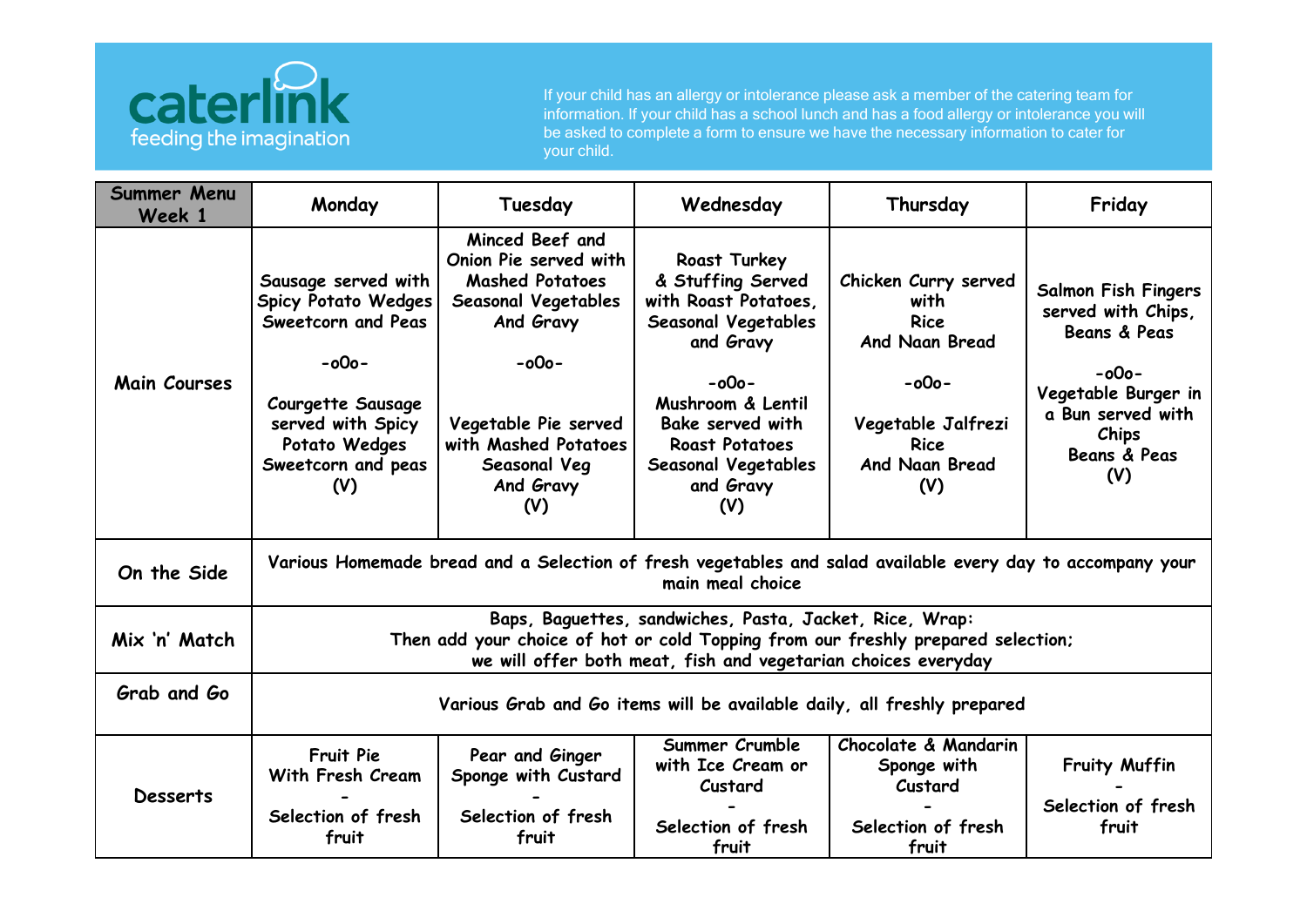

If your child has an allergy or intolerance please ask a member of the catering team for information. If your child has a school lunch and has a food allergy or intolerance you will be asked to complete a form to ensure we have the necessary information to cater for your child.

| Summer<br>Menu<br>Week 2 | Monday                                                                                                                                                                                                       | Tuesday                                                                                                              | Wednesday                                                                                                                                                                                                    | Thursday                                                                                                                                      | Friday                                                                                                                                                       |  |  |
|--------------------------|--------------------------------------------------------------------------------------------------------------------------------------------------------------------------------------------------------------|----------------------------------------------------------------------------------------------------------------------|--------------------------------------------------------------------------------------------------------------------------------------------------------------------------------------------------------------|-----------------------------------------------------------------------------------------------------------------------------------------------|--------------------------------------------------------------------------------------------------------------------------------------------------------------|--|--|
| <b>Main Courses</b>      | <b>Chicken Enchiladas</b><br>served with<br>Savoury Rice<br><b>Mixed Salad</b><br>$-000-$<br>Vegetable<br>Enchiladas served<br>with<br><b>Savoury Rice</b><br><b>Mixed Salad</b><br>(V)                      | <b>Salmon and Tuna</b><br>Pasta Bake served<br>with<br><b>Seasonal Vegetables</b><br>$-000 -$<br>Macaroni Cheese (V) | Roast Beef &<br><b>Yorkshire Pudding</b><br>served with<br>Mashed Potatoes.<br>Vegetables &<br>Gravy<br>$-000-$<br>Quorn Sausage Toad<br>in the Hole served<br>with Mashed Potatoes<br>and vegetables<br>(V) | Chicken Chow Mein<br>served with<br><b>Seasonal Vegetables</b><br>$-000-$<br>Vegetable Chow Mein<br>served with Seasonal<br>Vegetables<br>(V) | <b>Battered Fish</b><br>served with Chips,<br><b>Beans &amp; Peas</b><br>$-000 -$<br>Cheese & Onion Flan<br>served with<br>Chips, Peas &<br>Sweetcorn<br>(V) |  |  |
| On the Side              | Various Homemade bread and a Selection of fresh vegetables and salad available every day to accompany your<br>main meal choice                                                                               |                                                                                                                      |                                                                                                                                                                                                              |                                                                                                                                               |                                                                                                                                                              |  |  |
| Mix 'n' Match            | Baps, Baguettes, Sandwiches, Pasta, Jacket, Rice, Wrap:<br>Then add your choice of hot or cold Topping from our freshly prepared selection;<br>we will offer both meat, fish and vegetarian choices everyday |                                                                                                                      |                                                                                                                                                                                                              |                                                                                                                                               |                                                                                                                                                              |  |  |
| Grab and Go              | Various Grab and Go items will be available daily, all freshly prepared                                                                                                                                      |                                                                                                                      |                                                                                                                                                                                                              |                                                                                                                                               |                                                                                                                                                              |  |  |
| <b>Desserts</b>          | Mixed Fruit Trifle<br>Selection of fresh<br>fruit                                                                                                                                                            | <b>Bakewell Tart</b><br>with Custard<br>Selection of fresh<br>fruit                                                  | Apple Pie<br>with Fresh Cream<br>Selection of fresh<br>fruit                                                                                                                                                 | <b>Bara Brith</b><br>Selection of fresh<br>fruit                                                                                              | Toffee Crispy<br>Selection of fresh<br>fruit                                                                                                                 |  |  |